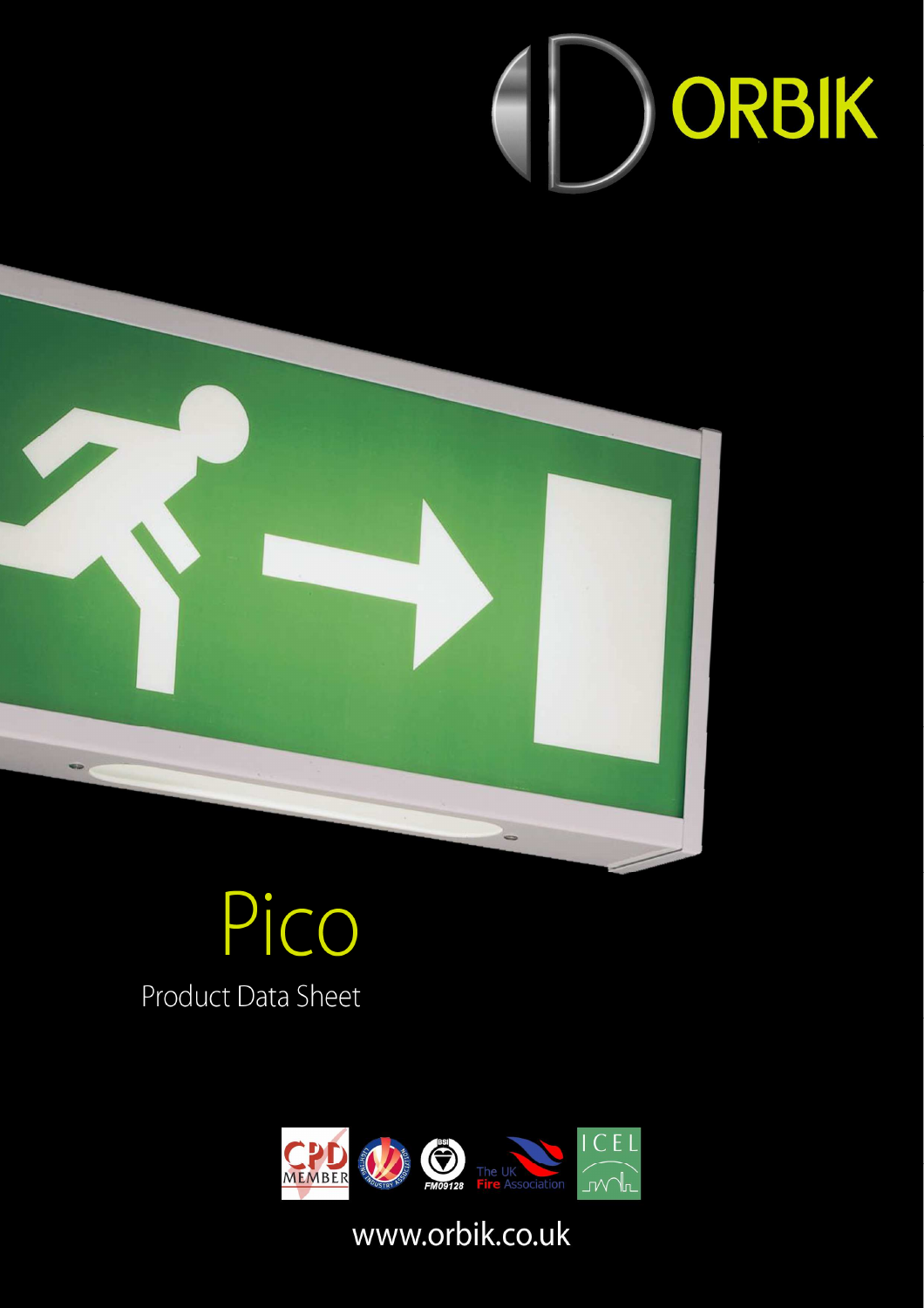### **Low profile single sided emergency exit box**



The **Pico** range of low-profile single sided fluorescent exit signs are manufactured from sheet steel and are available in high quality white, brass or chrome options.

This competitively priced high quality exit sign is available as a mains option, with three hour non-maintained and maintained emergency versions.

The **Pico** LED version utilises high quality manufacturing design to maximise the high performance and efficiency of the LED's which provide a reliable lamp life of approximately 50,000 hours.

**Pico** exit signs are only 65mm deep and are supplied as standard with a rear centre BESA entry, keyhole mounting slots and an opal threshold downlight panel to illuminate the area below the sign.

**Pico** is supplied with removable end-caps, which enable the legend to be removed via either end of the luminaire allowing the **Pico** to be suitable for cornered installations.



#### **Catalogue Numbers**

#### Mains Exit Signs

| <b>Cat No</b>    | Lamp & Mode        | Mains<br>Lumens | Weight |
|------------------|--------------------|-----------------|--------|
| PIC <sub>8</sub> | 8 Watt white mains | 400             | 2.50Kg |

#### Emergency Exit Signs

| Cat No     | Lamp & Mode                      | Emergency<br>Lumens | Weight    |
|------------|----------------------------------|---------------------|-----------|
| PIC8/NM3/E | 8 Watt white NM3 economy output  | 80                  | $2.60$ Kg |
| PIC8/M3/E  | 8 Watt white M3 economy output   | 80                  | 2.90Kg    |
| PIC8/NM3   | 8 Watt white NM3 standard output | 120                 | $2.60$ Kg |
| PIC8/M3    | 8 Watt white M3 standard output  | 120                 | $2.90$ Kg |
| PIC/LED/M3 | LED white M3                     | 125                 | $2.50$ Kg |

#### **Slave Exit Signs**

| <b>Cat No</b> | Lamp & Mode                  | , Emergency<br>Lumens | Weight    |
|---------------|------------------------------|-----------------------|-----------|
| PIC8/#D       | 8 Watt white slave emergency | 275                   | $2.30$ Kg |
| PIC/LED/#D    | LED white slave emergency    | 125                   | 2.30Kg    |

For fluorescent versions replace **#** with AC/DC system Voltage **24**, **50**, **110** or **230** Volts; for LED versions replace **#** with AC/DC system Voltage 110 or **230** Volts

#### **Colour Finishes & Options**

Suffix:

| /AD | Intelligent addressable luminaire |
|-----|-----------------------------------|
| /HF | High frequency ballast            |
| /ST | Digital self-testing luminaire    |
| /TS | Push-to-test switch               |

#### **Specification**

| Body:         | Sheet steel                                                             |
|---------------|-------------------------------------------------------------------------|
| Legend Panel: | Flame retardant polycarbonate                                           |
| Charger LED:  | Constant current with green LED for mains healthy and connected battery |
| Lamps:        | 8 Watt T5 fluorescent                                                   |
| LED's:        | 15 x 0.2W high lumen/Watt LED (125 lumens per Watt)                     |
|               |                                                                         |